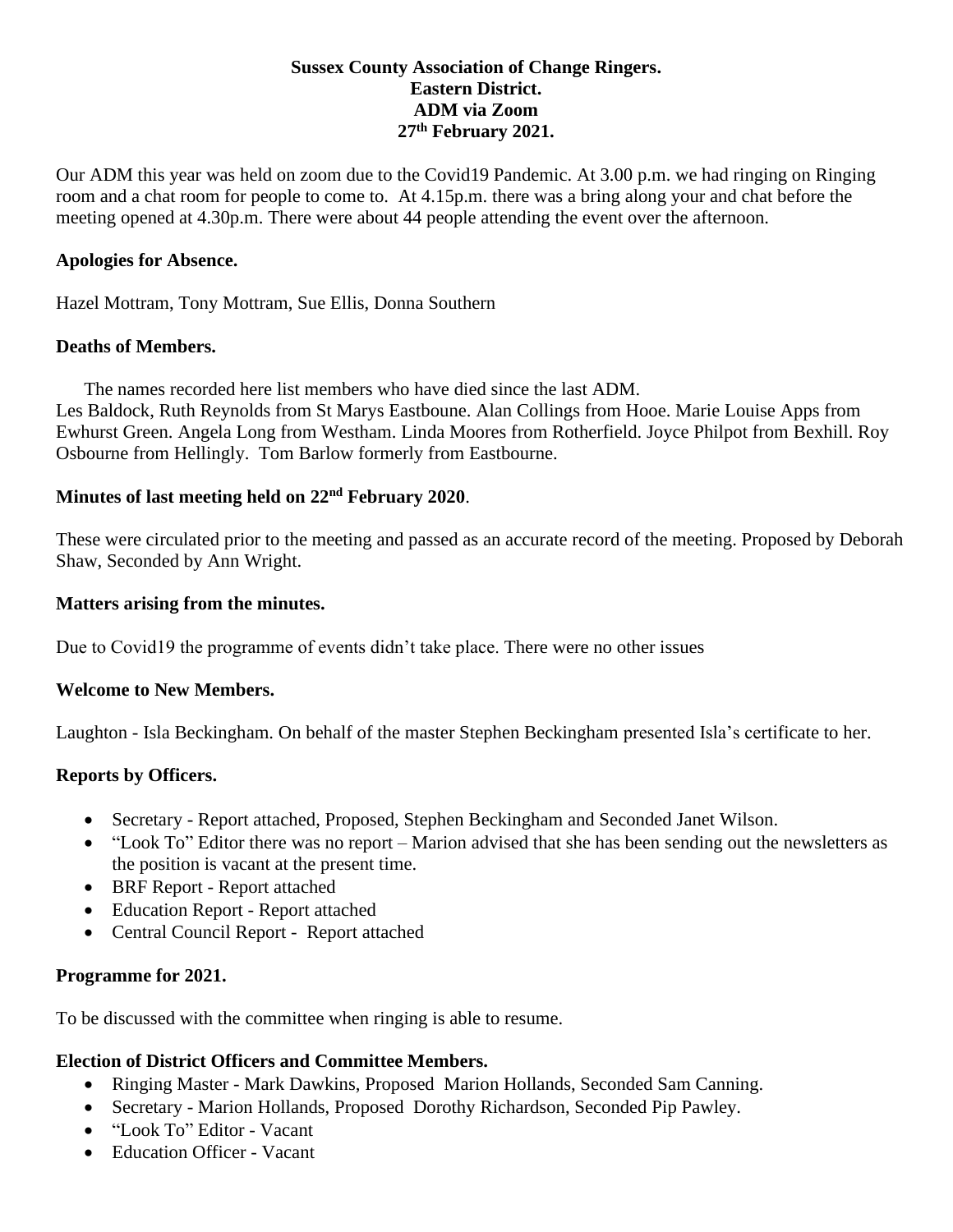- BRF Representative Pip Pawley, Proposed Janet Wilson, Seconded Ann Wright.
- Central Council Representative Alison Everett -
- Ringing Room Coordinator Pauline Kennard Proposed Nick Cant, Seconded Mark Dawkins.
- Committee Members Nick Cant, Frances Bradford, Tony Shaw, Hazel Mottram Proposed Mark Dawkins Seconded Terry Probert.
- Election of Representatives to attend General Committee Meetings Marion Hollands and Pip Pawley Proposed Ann Wright, Seconded Catherine Finn.

#### **Nominations (if any) of General Officers.**

- Association Master Rob Lane
- General Secretary Hamish McNaughton
- Treasurer Sue Gadd
- Safeguarding Officer position remains vacant, there were no nominations
- BRF Secretary Graham Hills
- Trustees Margaret Sherwood is due to stand down but willing to stand for another year Proposed Alan Baldock.
- Central Council Representative Not due for the  $5<sup>th</sup>$  member this year

#### **Any Other Business.**

- Can anything be rung to celebrate Prince Philips  $100<sup>th</sup>$  birthday.
- Stephen Beckingham proposed that Rob stays on as ringing master for another year due to the lack of proper ringing due to Covid.
- Could an email be sent to all members when a member has passed away? This will be looked into at the General Committee meeting in March, hopefully to look into putting it into the monthly newsletter. Central Council.
- Central Council Survive and Recover tool box.

Date of next ADM to be held on  $26<sup>th</sup>$  February 2022.

## **Secretary's Report for 2020.**

The year started of like any other year, we had a full programme in place. The January meeting was a well attended Saturday practice at Laughton and Ripe. February saw the ADM at Ticehurst which was again very well supported, then within a month the country was in lockdown due to COVID-19.

There has been no church bell ringing as we know it since. Whilst some members have waited for ringing to return many others have continued to practice using the virtual 'Ringing Room' computer facility. With this, contact has been maintained at tower, district, county and international levels. Over the year, dependant on the covid rules in place at the time, quite a few towers have managed to meet up and have handbell practice's, zoom meetings, walks, coffee's and there was limited ringing with two or three other members in their tower's wearing masks and keeping a safe distance.

The County association have held a couple of quizzes, via Zoom together with ringing room meetings and meetings just for a chat. The Eastern District held a District Zoom meeting in December which was later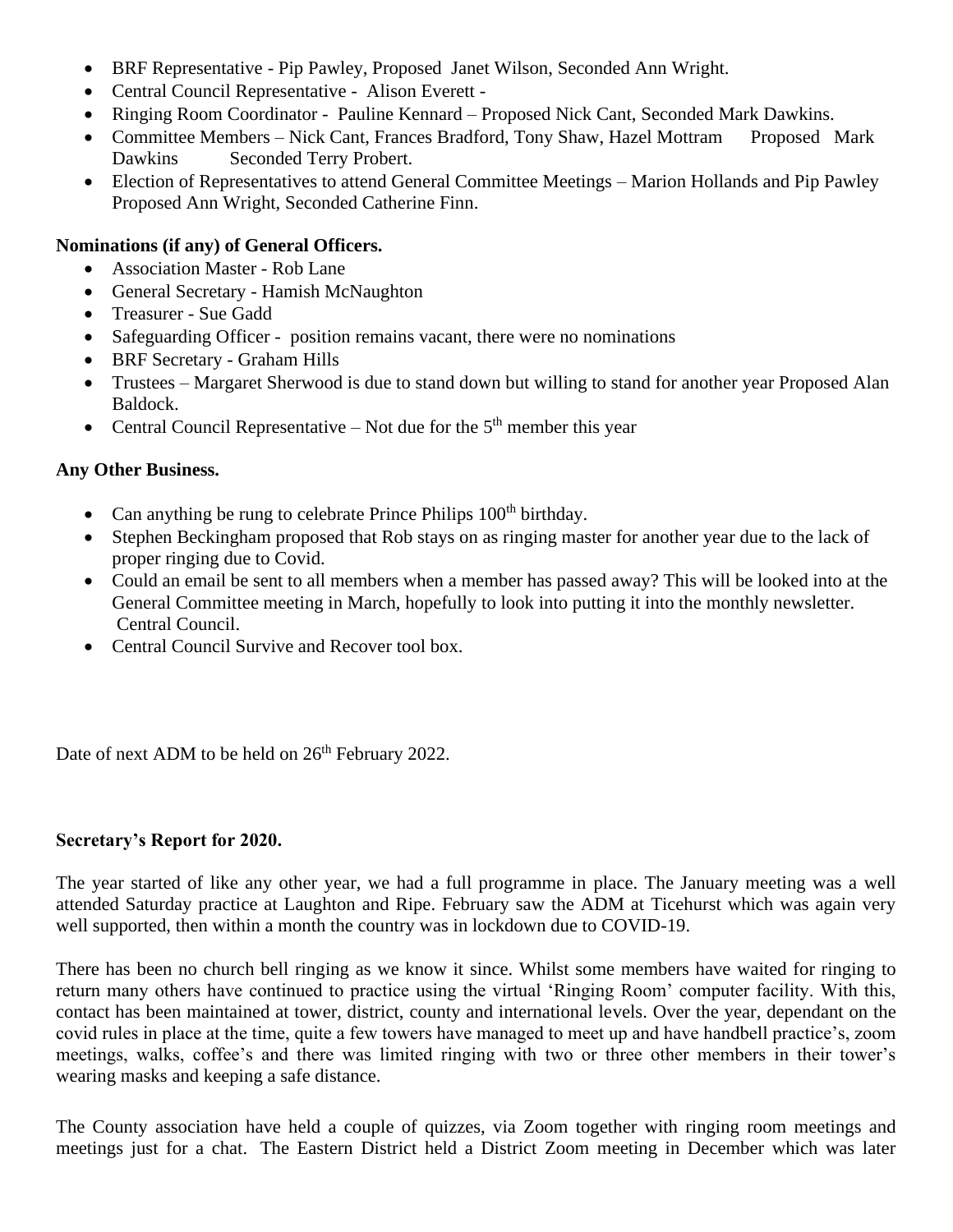followed by a District practice meeting using Ringing room. These events were hosted by Pauline Kennard and my thanks go to Pauline for all her assistance here.

I have represented the District at the now monthly County Association General Committee meetings, taking place on Zoom and also been involved in writing generic risk assessments that will be needed for association insurance purposes when meeting now with COVID and when ringing starts properly again.

I have also sent out a couple of newsletters for the district, hopefully keeping people involved during these difficult times.

Looking forward now to a return to conventional Ringing during 2021

Marion Hollands

## BRF Report

- 1. The BRF committee met in September, via Zoom, and grants were approved for St Andrew's, Alfriston and for Eastbourne All Saints'. A grant application for St Mary's, Willingdon was deferred pending the receipt of the PCC accounts for 2019.
- 2. A request had been received from Old Heathfield for someone to inspect "odd behaviour" of the tenor. I visited and inspected the bells etc and found that the tenor bearing bracket was lifting from the frame. I suggested that that the local ringers check and tighten all nuts and bolts and to include the bolts securing the stays.
- 3. A meeting has been arranged for 21st January 2021 to consider Willingdon St Mary's application now that the accounts have been received.

Philip Pawley BRF Rep (Eastern District)

# **Report on training sessions arranged in 2020/21 and plans for 2021**

Ringing tower bells has of course been minimal due to COVID, but we are now starting to hold get-togethers, both social and for virtual ringing, and we would encourage ringers from as many towers as possible to check these out and get involved.

Ringing Room, if you haven't been involved (yet!), is an online programme which you can use to practise ringing methods and even start learning.

The county association has been having sessions on Saturday afternoons, incorporating a chat on Zoom with practice/ learning sessions at both novice and more experienced levels.

We arranged a pre-Christmas get-together which also included a chat session, and a "have-a-go" on Ringing Room. This was repeated in January and the "social/ringing" side of the ADM will also follow the same format.

For future months' meetings, we are looking at avoiding Saturday afternoons, as there is a county association session every week.

AV

# **Central Council of Church Bell Ringers Report 2020**